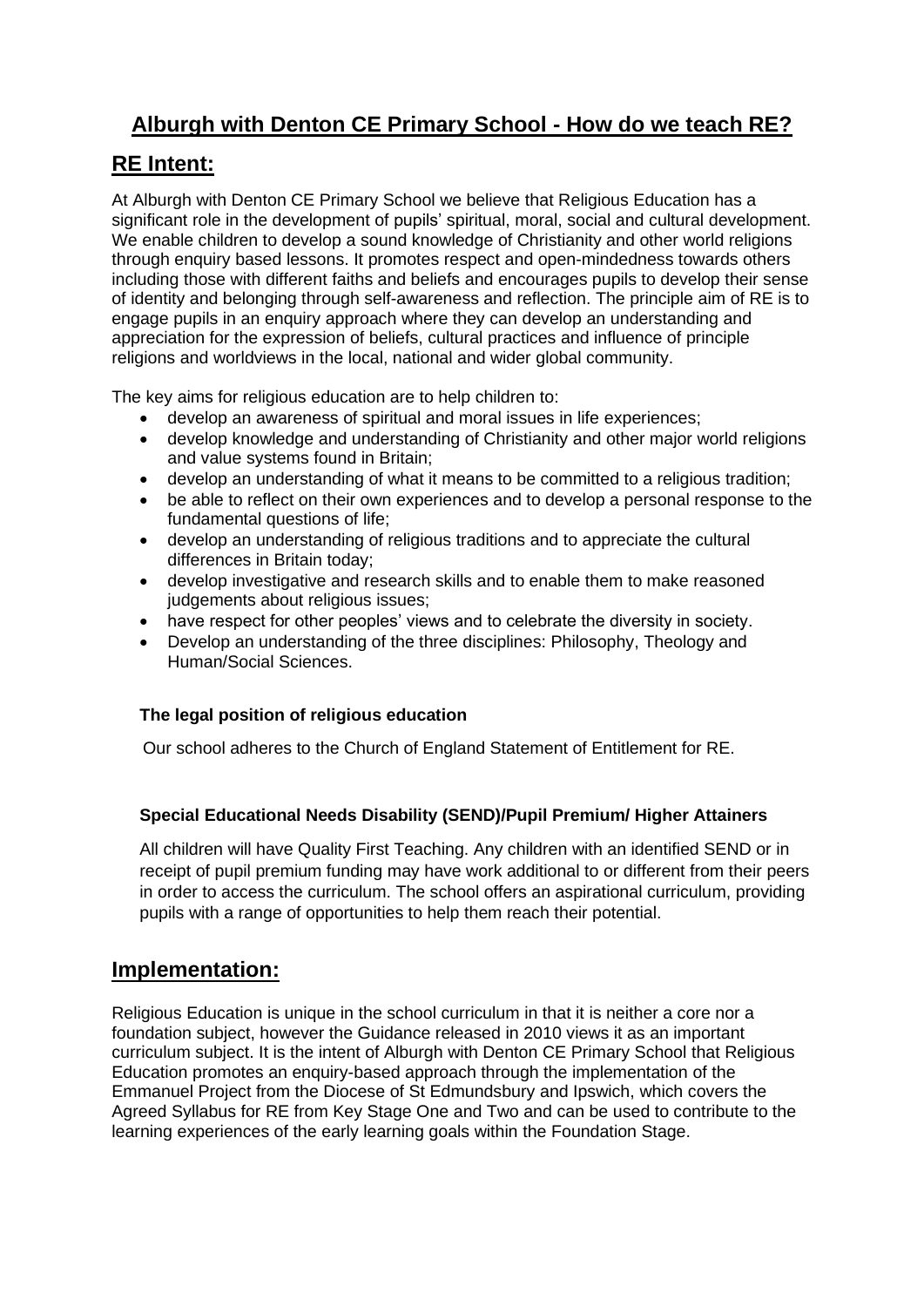#### **Experiences and enrichment opportunities at Alburgh with Denton CE Primary School**

- handling artefacts
- exploring sacred texts
- using imaginative play or drama to express feelings and ideas
- responding to images, games, stories, art, music and dance
- meeting visitors from local religious communities
- making visits to religious places of worship where possible, and where not, making use of videos and the internet
- taking part in whole school events- (multi-faith days, Harvest Festival, school performances)
- participating in moments of quiet reflection
- participating in Open the Book assemblies
- using ICT to further explore religion and belief globally
- comparing religions and worldviews through discussion
- debating and communicating religious belief, worldviews and philosophical ideas and answering and asking ultimate questions posed by these

### **Early Years Foundation Stage**

Pupils are introduced to Christianity as the 'heritage religion' and the one that most influences school and community life. They are taught about traditions, beliefs and world views outside of their own experiences through exploring other cultures and practices in the wider world.

#### **Learning about religion and belief**

Pupils should be taught to:

- Talk about religious stories, including Bible stories and the stories behind Christmas and Easter
- Recognise some religious beliefs or teachings
- Identify simple features of religious life and practice
- Recognise some religious words
- Name and recognise some religious symbols
- Recognise some Christian religious artefacts, including those in cultural and religious use (e.g. Christmas cards, Easter eggs and hot cross buns)

#### **Learning from religion and belief**

Pupils should be taught to:

- Recognise their own experiences and feelings in religious stories and celebrations
- Recognise there are similarities and differences between theirs and other's lives
- Identify what they find interesting about religious events
- Question what they find puzzling in religious stories
- Say what matters to them and to talk about how to care for others

#### **Key Stage One**

During this key stage, pupils are taught the knowledge, skills and understanding through religion and belief as well as wider learning themes. They are introduced to other principle religions and can reflect on prior learning as they progress through the units.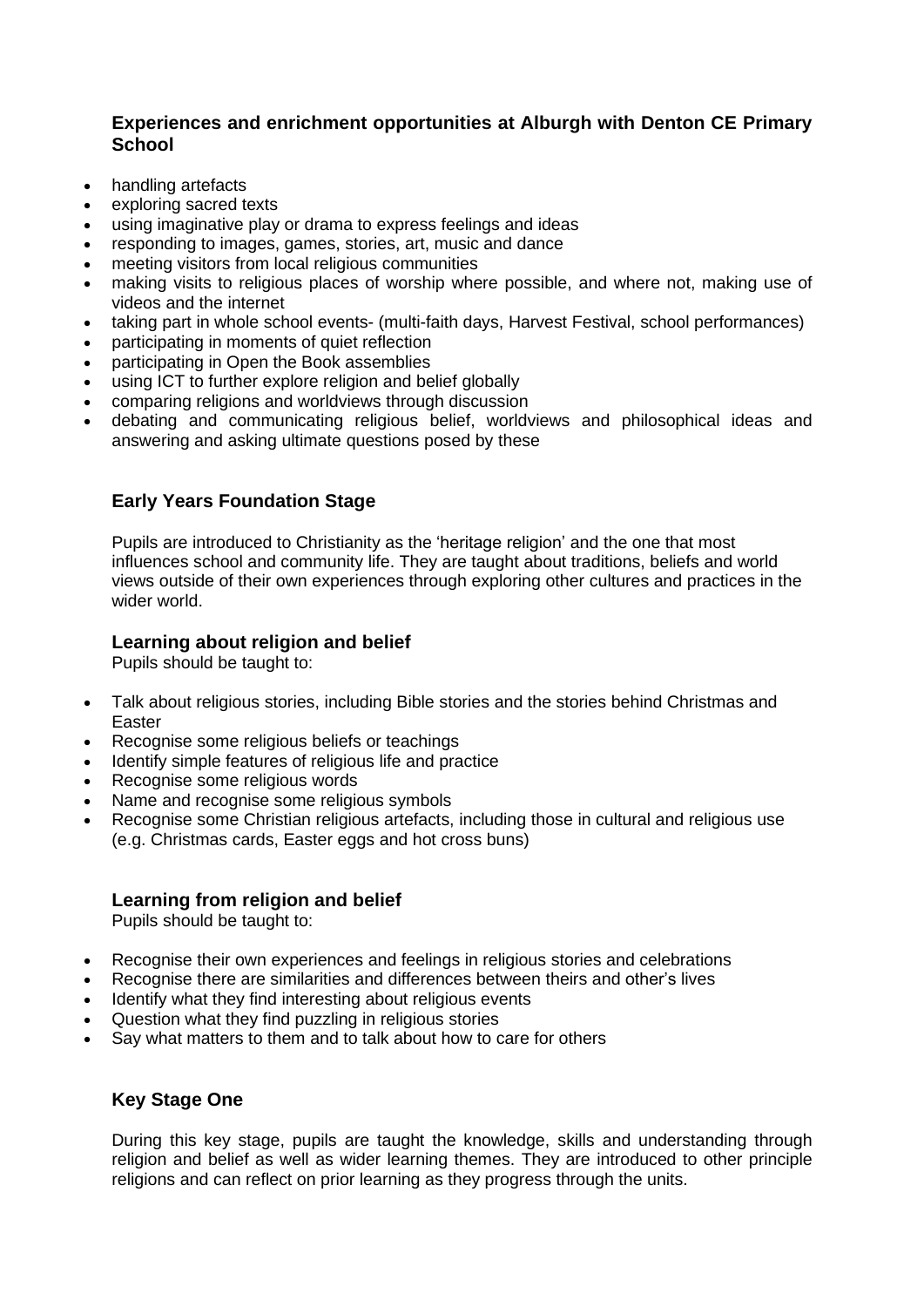### **Learning about religion and belief**

Pupils should be taught to:

- Explore a range of religious stories and religious texts and talk about their meaning
- Explore a range of celebrations, teachings and traditions in religions, noting similarities and differences
- Recognise how belonging to a religion is important to people and the impact it has on their lives
- Explore how religious beliefs and ideas are expressed
- Begin to establish a religious vocabulary and suggests meanings for religious symbols

#### **Learning from religion and belief**

Pupils should be taught to:

- Reflect on what matters to them and others who hold religious views
- Reflect on moral values of right and wrong
- Recognise there are similarities and differences between theirs and others lives
- Communicate their ideas and ask and respond to questions
- Recognise how religious ideas and beliefs impact people's lives personally and socially

#### **Key Stage Two**

During this key stage, pupils are taught the knowledge, skills and understanding through deeper enquiry into known religions and in Year 6, encounter secular world views. Pupils in Year 5 and Year 6 consider the impact of beliefs and practices in greater detail and respond to more philosophical questions.

#### **Learning about religion and belief**

Pupils should be taught to:

- Explore and comment on the key aspects of religions, believer's lives, their stories and traditions and their influence
- Explore how practices are related to beliefs and teachings
- Interpret information about religion and religious beliefs through a range of sources
- Recognise similarities and differences within and between religions
- Consider how religious and spiritual ideas are expressed
- Describe and begin to encounter religious and other responses to ultimate questions and ethical or moral issues
- Use a developed religious vocabulary when discussing and expressing their knowledge and understanding

#### **Learning from religion and belief**

Pupils should be taught to:

- Reflect on what it means to belong to a faith community and how this relates to them and others' lives
- Recognise how religious practice is conducted in a variety of ways
- Discuss their own and other's views of religious truth and belief
- Reflect on morality and how people respond to decisions they are faced with
- Reflect on sources of information and what they find value in in their own and other's lives

## **Impact**